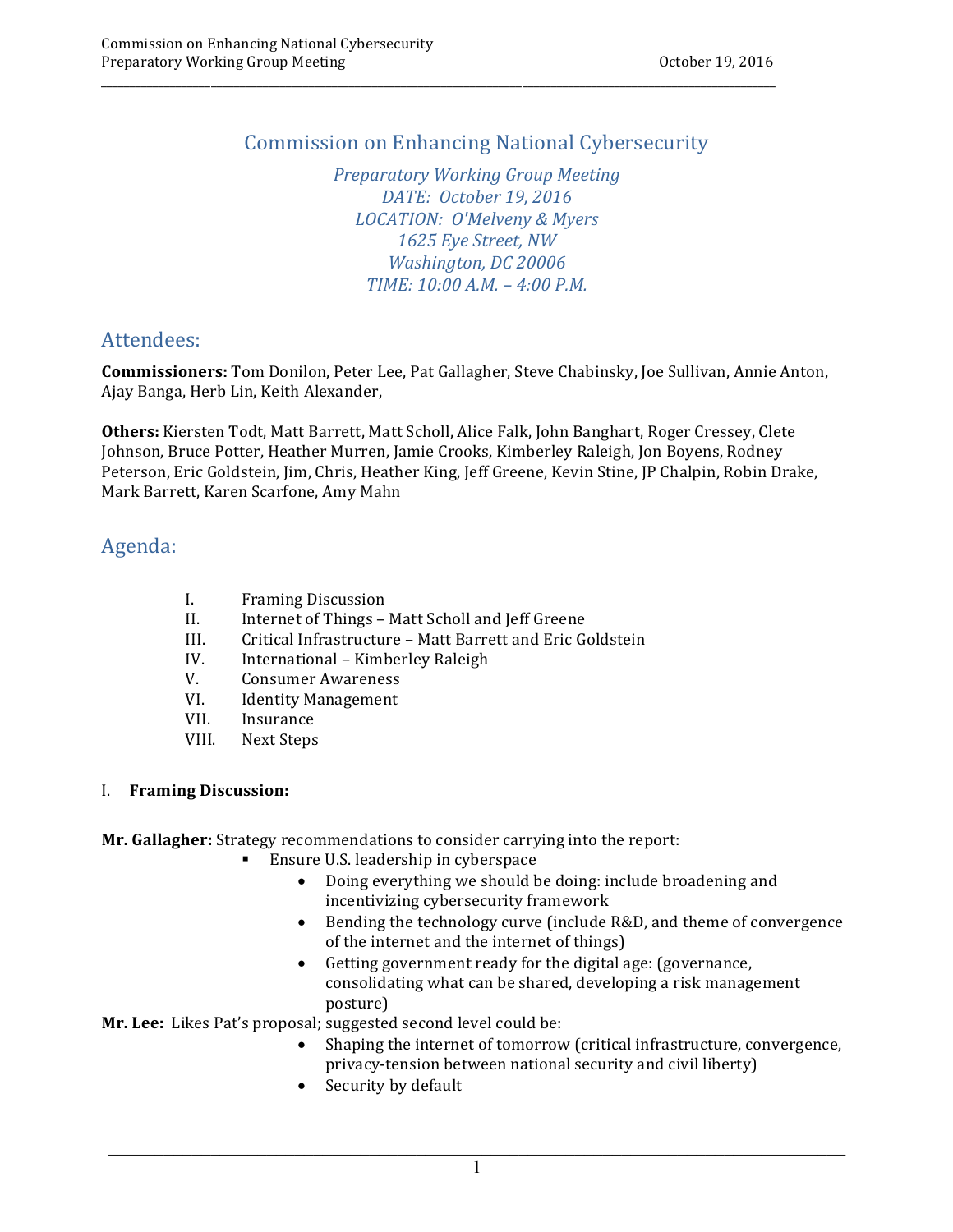**Ms. Murren:** Considering language for the Consumer section: Recommendations for safe coding belong in consumer protection, not consumer awareness.

 **Ms. Todt:** Roadmap section to take note of relevant issues that do not fall in the main scope of the report such as the encryption/law enforcement debate, hack back, others.

 **Mr. Lin:** Wants roadmap up front.

**Mr. Lee:** The convergence discussion regarding critical infrastructure vs. everything else needs to be included in the front matter of the report. Where is a discussion/recommendations that lie at the needs for national security/law enforcement and civil liberties? We don't want to get into encryption discussions.

**Mr. Lin:** Notion of the thinking critical infrastructure (CI) obsolete - Is it relevant still? Enabling good things to happen – frame changing opportunity to communicate cybersecurity as an investment and not a cost. We are not going to solve encryption debate (hackback debate). Relationship to Cyber Command and businesses - cyber command won't do that and we won't address. Each recommendation needs to have a goal for each and be measureable.

**Ms. Anton:** As provided previously, a goal needs to be provided for each. One goal is all IoT must be engineered to be secure by default and reflect a desire/outcome. Need to discuss encryption in some form here.

**Mr. Alexander**: Would like a set of ideas and a set of recommendations; for example the plight of small business, international roles and norms. Consequence is huge for companies. On role of government – we are not where we need to be if we cannot define the roles we require. Companies want protection to stop attack. What are big ideas? They could go into the Executive Summary.

 **Mr. Donilon:** *(agrees with Mr. Alexander)* Believes some of the 'process oriented' recommendations are positive. Training, an Assistant to the President for the NSC, big agency, National Cyber Program is important stuff, OMB Risk Officer are all good. Public-Private relationship needs to be reflected in the Forward. We have some powerful ideas that need to be framed up right.

 **Mr. Chabinsky:** Goal, outcome, how do we measure it? Attempt to change the paradigm focused on end-users (consumers, etc.). Shift cybersecurity from the end-user as much as possible. You won't have to develop workforce. The Enduring Security Framework Keith mentioned is a good example. Start at the high-level product and design level.

- Lead into products IoT, building something into design, privacy by design. Deterrence; does it matter, horribly underfunded.
- First area should reflect the paradigm shift about how we're thinking about things. Should we have network capabilities? Not building up each agency. Calls into our views about the NIST Framework and regulation.
- Second area about emerging and enabling tomorrow. One missing area, our dependency on wireless infrastructure. Increasingly all cybersecurity is based on wireless. This needs to be included in a way forward section or somewhere in the report **(agreement by Commissioners on this)**
- Areas to ramp up government deterrence/observation of wireless tapping: Electromagnetic Spectrum and GPS (timing of that).
- Third area, notion of figuring out what is working and not working. Culture of adaptiveness. Not pulling in data to measure.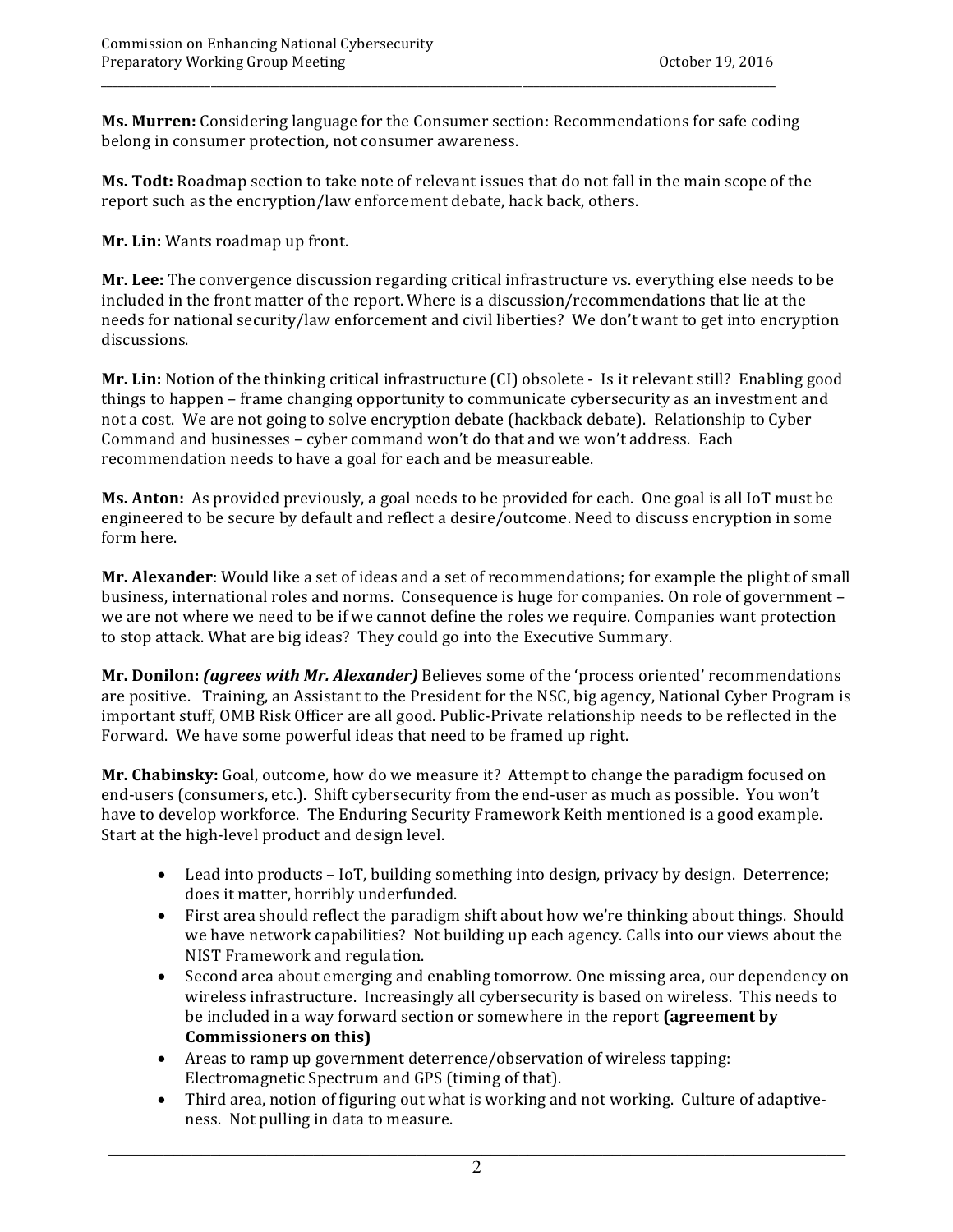**Mr. Alexander:** Might be valuable to mention e-voting in context of timing for the report.

\_\_\_\_\_\_\_\_\_\_\_\_\_\_\_\_\_\_\_\_\_\_\_\_\_\_\_\_\_\_\_\_\_\_\_\_\_\_\_\_\_\_\_\_\_\_\_\_\_\_\_\_\_\_\_\_\_\_\_\_\_\_\_\_\_\_\_\_\_\_\_\_\_\_\_\_\_\_\_\_\_\_\_\_\_\_\_\_\_\_\_\_\_\_\_\_\_\_\_\_\_\_\_\_\_\_\_\_\_\_\_\_\_\_\_\_\_

 **Mr. Sullivan:** No one in the federal government that sees it as their job to prevent incidents for small and medium sized businesses. We are going to make sure that the federal government will build protection for small/medium-sized businesses. Concept of critical infrastructure doesn't fit within the digital economy. Civilian, military blurred. We've completely militarized technology in our lexicon. Would be great to move that CI discussion out of this report or rebrand it. CI doesn't resonate for small/medium businesses and consumers.

**Mr. Donilon:** There are workforce and societal challenges that need to be pulled up and reflected in the report. We have a pretty big success on the NIST framework. Expanding that and going through the next 6-7 steps seems right. It's building on success and worthy of a specific goal. Also, it seems we need to have an area that reflects: "Building an effective insurance capability." We're doing a lot of good work here. There's a DHS report where they are building a repository of actuary data. For the tone of the document, this isn't a "woe is me" approach. There are entities that operate well in the cyber world. We can't identify or foresee all the problems, but it's not a detriment. We need to reflect that in the document.

## **II. Internet of Things – Presented by Matt Scholl and Jeff Greene**

**Mr. Scholl:** IoT recommendations by and large fit under the "Securing the Internet of Tomorrow" bucket. This section has three recommendations. I hear you about integrating convergence effectively into the recommendations. The first recommendation is primarily focused on harmonizing standards deployment – personal, industrial, manufacturing. For example, security on a health device (pacemaker) should be different than on a Fitbit. Each should come with the right privacy and security.

 **Mr. Lin:** Where's the incentives?

**Mr. Green:** Comment on the second recommendation about assessing the current state of the law with regard to liability for harm. Tort structure exists for a physical device. We need the analysis of whether or not the same rationale is true for market security.

Mr. Lin: Recommendations need to not be process oriented. If tort liability is needed, then say it.

**Mr. Alexander:** IoT and internet convergence are both secure when it happens. We initially thought we could separate the two, but we know we can't.

 **Ms. Murren:** There's a need to look at tort/liability overall – not just IoT, but consumer awareness and possibly others.

### *{Many commissioners: Nodded and noted agreement on tort liability and incentives and that there's a need there.}*

**Mr. Lee:** We need to talk more about connected devices in the report, and a nutrition label.

 **Mr. Chabinsky**: Tell us what standards you've used (FTC).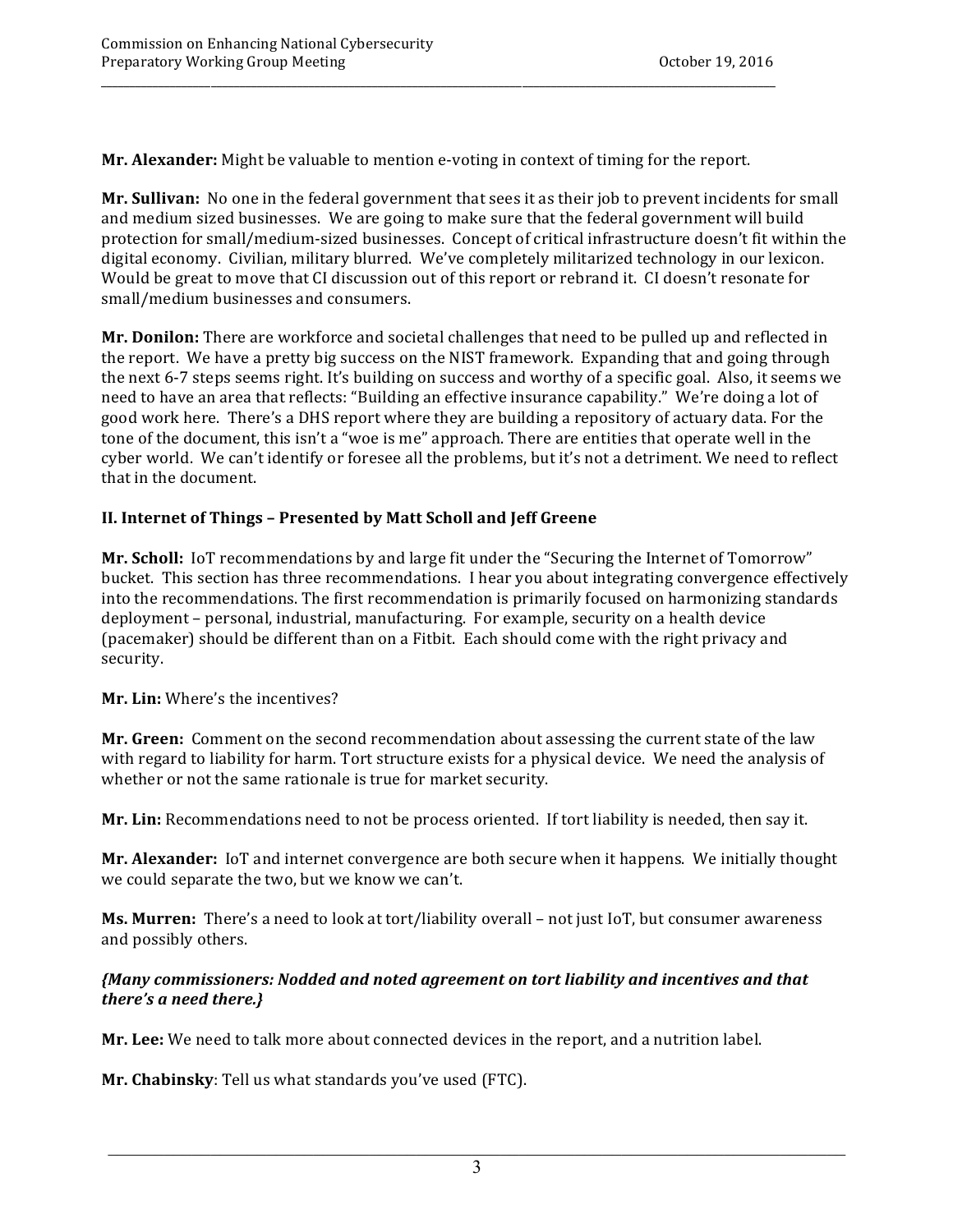**Mr. Donilon:** What about staring with recommendation 1; in 100 days NIST will set these standards. Recommend label to start with, over time it will become the standard of care. If that fails, then government will look to the mandate for safety and security. A step-by-step approach. It will become the standard of care. This will be an ongoing NIST project, a life sustaining process. On safety and health, cite the DOT work for driverless cars. The president can say in those sectors that are regulated, we need to review this, and put in place similar standards. A significant set of steps. What do folks think?

\_\_\_\_\_\_\_\_\_\_\_\_\_\_\_\_\_\_\_\_\_\_\_\_\_\_\_\_\_\_\_\_\_\_\_\_\_\_\_\_\_\_\_\_\_\_\_\_\_\_\_\_\_\_\_\_\_\_\_\_\_\_\_\_\_\_\_\_\_\_\_\_\_\_\_\_\_\_\_\_\_\_\_\_\_\_\_\_\_\_\_\_\_\_\_\_\_\_\_\_\_\_\_\_\_\_\_\_\_\_\_\_\_\_\_\_\_

 **Mr. Gallagher:** NIST doesn't promulgate standards. We could use the Internet Industrial Consortium and they could be tasked to be responsive to this request. None of the regulated sectors are big enough to drive the entire space. You need consumer marketplace.

**Mr. Scholl:** Concern is wanting to converge, rather than add a voice. Need a forcing function. The cybersecurity framework is the example.

 **Mr. Lee:** Want to limit focus to connected devices. One of the standards could be opt in default. Could segment IoT and limit what they can actually do. When thinking about labeling, define what standard if any is applied when developing your system.

**Mr. Lin:** Set the principle: Should tort liability apply or not apply to security?

**Mr. Lee:** Fault in device may not cause harm itself but may be a conduit for a malicious actor. How do you define fault?

**Ms. Raleigh:** Falls under FTC jurisdiction. Was the security of the device reasonable? Misrepresentation of the device? FTC could go after them in that route.

**Mr. Donilon:** Need liability in the right place. A recommendation could be for FTC and DOJ to deal with this in short time.

We've now experienced the largest distributed denial of service (DDOS) of a botnet. Take a shot at that here in IoT. The botnet issue is what's the bigger umbrella issue (credentialing, etc. can fall underneath). Could cross-reference the botnet issue as an overarching issue and reference into the Critical Infrastructure section.

 **Mr. Chabinsky:** It's larger – behind espionage, credential theft. The botnet issue is a real issue.

**Mr. Sullivan:** I just want to caution that this conversation is trending into protection and liability rather than innovation and new technology. How to spur innovation - better infrastructure for IoT?

**Mr. Scholl:** When we edit, we will highlight specific areas identified during this conversation and pull the threads throughout the section. We'll cross reference to consumer awareness and CI (referencing the driverless cars).

### **III. Critical Infrastructure – Presented by Matt Barrett and Eric Goldstein**

**Mr. Barrett:** There should be zero tolerance for degradation of service for CI.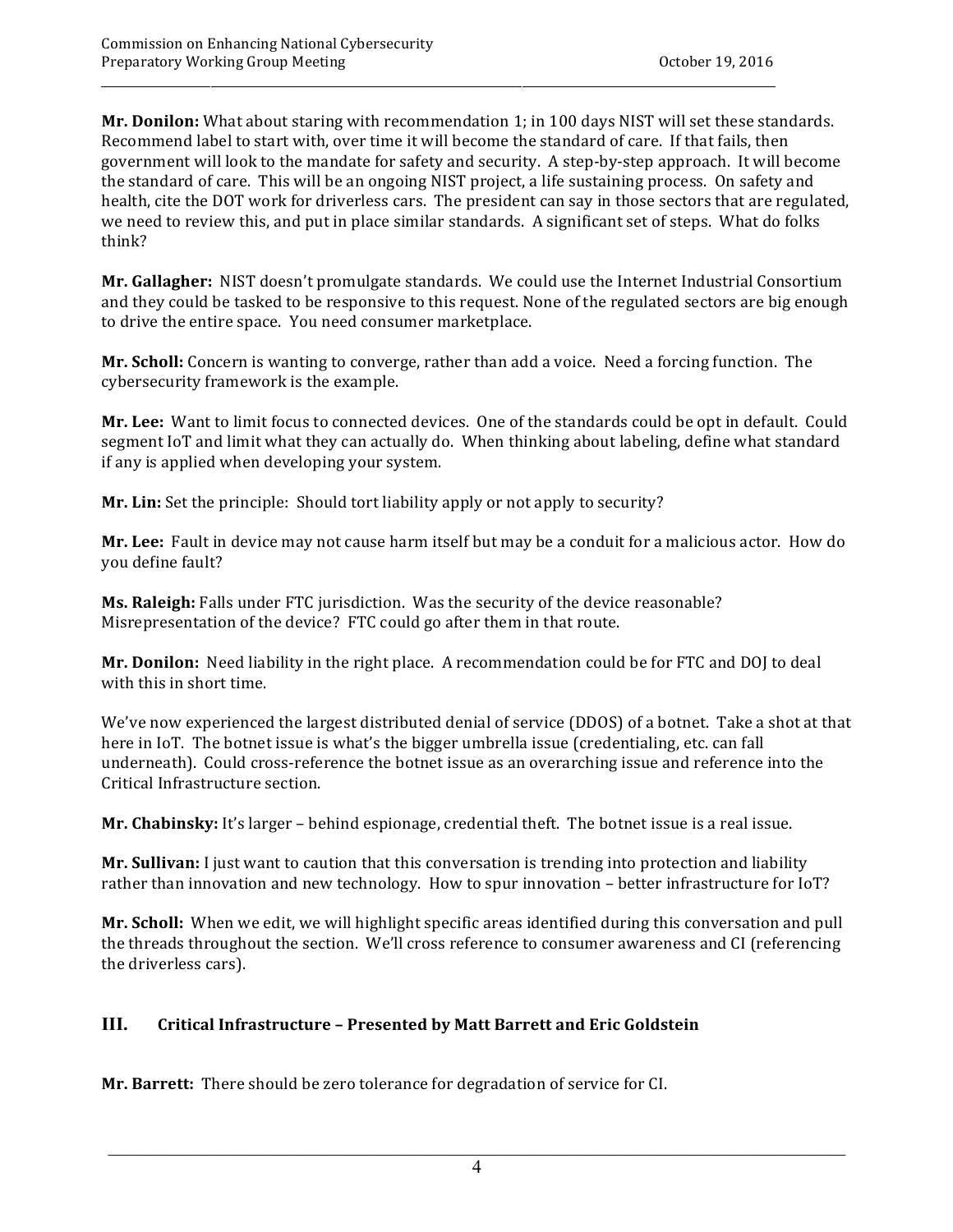**Mr. Alexander:** In terms of the front matter/introduction of CI, we say it's the government's responsibility to protect CI. But, what about the rest of the country? Our Constitution says it's a government to protect all the people, all the time. What about saying something along the lines of it's the government's responsibility to protect the nation and we'll start with CI? Digital age convergence is occurring. Government needs to re-examine the process. Intro needs to say we're moving into a digital age and we need to reexamine it. We use the same terminology to describe a very flexible approach as well as a minimalist approach. We could organize the recommendations by the theme of how to secure the nation in the digital economy.

\_\_\_\_\_\_\_\_\_\_\_\_\_\_\_\_\_\_\_\_\_\_\_\_\_\_\_\_\_\_\_\_\_\_\_\_\_\_\_\_\_\_\_\_\_\_\_\_\_\_\_\_\_\_\_\_\_\_\_\_\_\_\_\_\_\_\_\_\_\_\_\_\_\_\_\_\_\_\_\_\_\_\_\_\_\_\_\_\_\_\_\_\_\_\_\_\_\_\_\_\_\_\_\_\_\_\_\_\_\_\_\_\_\_\_\_\_

 **Ms. Anton:** Do not limit to intellectual property. In favor of investigation.

Mr. Alexander: Hack back can be bad. For example, Sony hackback to North Korea could be done incorrectly.

 **Ms. Anton:** What about a cyber national guard?

**Mr. Chabinsky:** Private sector is doing that now with sink holing. Need to figure out how or if the private sector should engage. What can we authorize companies to do in their own networks? Approach that builds upon Keith's Enduring Security Framework idea.

 **Mr. Lee:** Hack-backs: Dangerous for private companies to act unilaterally. Government isn't protecting private sector. Private sector says it's a basic right to protect themselves. The legal authority is not clear. The language is still broad.

 **Mr. Donilon:** Suggest removing language about supporting hack-back. No broad statement should be included.

 **Mr. Chabinsky:** We need to clarify existing law to facilitate a coordinated, legal responses.

**Mr. Barrett:** Clean ecosystem recommendation - notion of liability protection, they won't be able to clean everything up (so burden isn't on them, but aspirational). Spark innovation and how far we can get with the consumer (expand the carrot).

**Mr. Chabinsky:** People see their information getting taken. They could get their information back but area legally prevented.

Mr. Alexander: Industries come together on filtering issues, (e.g., child porn.), convene that type of group to determine the policies to define what is filtered.

Mr. **Johnson:** Acknowledged FCC's use of privileged communication (also included in a recent speech by Secretary Pritzer), so that they are able to protect the information exchange.

Mr. Chabinsky: Could incentivize R&D in this area. Need liability protection and understanding that you cannot clean everything. Rise up and get away from consumer; work with carriers to do that. Ambitious for this Commission to think that small and medium businesses don't have to worry about it. What is clean and what is not? Government role is to decide what is bad or not...botnets, malicious code, etc.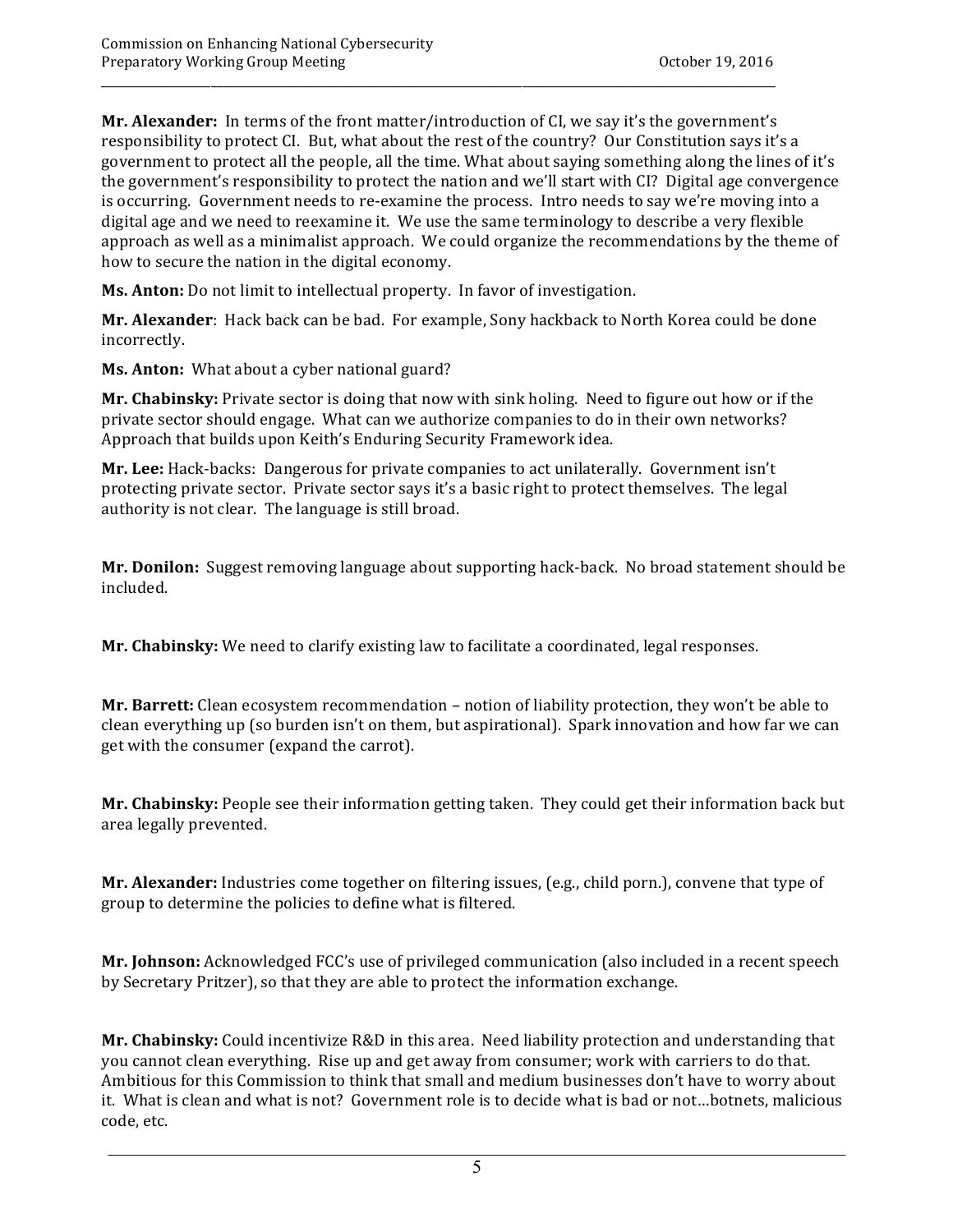**Mr. Lee:** We would want a very clear government role described in the text.

 **Mr. Alexander:** Let's see what's possible. The convener makes all the distance. Not just the internet provider, but multi-stakeholder environment. Net neutrality law.

\_\_\_\_\_\_\_\_\_\_\_\_\_\_\_\_\_\_\_\_\_\_\_\_\_\_\_\_\_\_\_\_\_\_\_\_\_\_\_\_\_\_\_\_\_\_\_\_\_\_\_\_\_\_\_\_\_\_\_\_\_\_\_\_\_\_\_\_\_\_\_\_\_\_\_\_\_\_\_\_\_\_\_\_\_\_\_\_\_\_\_\_\_\_\_\_\_\_\_\_\_\_\_\_\_\_\_\_\_\_\_\_\_\_\_\_\_

**Mr. Chabinsky:** Start with botnets and then go further.

**Mr. Donilon:** Move to a study with an initial focus on botnets. Strong recommendation here for additional regulation of CI.

**Mr. Alexander:** We could use privileged communication - nothing you will say can be used against you.

 **Mr. Gallagher:** We could use the Office of Information and Regulatory Affairs (OIRA) process to standardize sectors.

 **Mr. Donilon:** Well, we've addressed by two issues – the findings calling for more regulation and the hack back recommendation.

 **Mr. Lee:** We need to get a consortium in place.

**Mr. Alexander:** The idea of a study for clean ecosystem is the right approach.

**Mr. Chabinsky:** Capabilities are needed for government and industry to work together.

 **Mr. Donilon:** A lot of work is needed on CI.

 **Ms. Todt:** We could frame the front portion of the CI section with acknowledging that there are many things we can't identify /foresee in CI (for example, the electoral system wouldn't have been identified as CI a year ago).

 *NOTE: Agreement by several commissioners that the first recommendation (on baseline) should be removed, per group.*

**Mr. Alexander***:* If one did do everything right – and still got hacked --- are they free from losses? It's in our interest to maximize rate of adoption in these areas. Could reword second recommendation that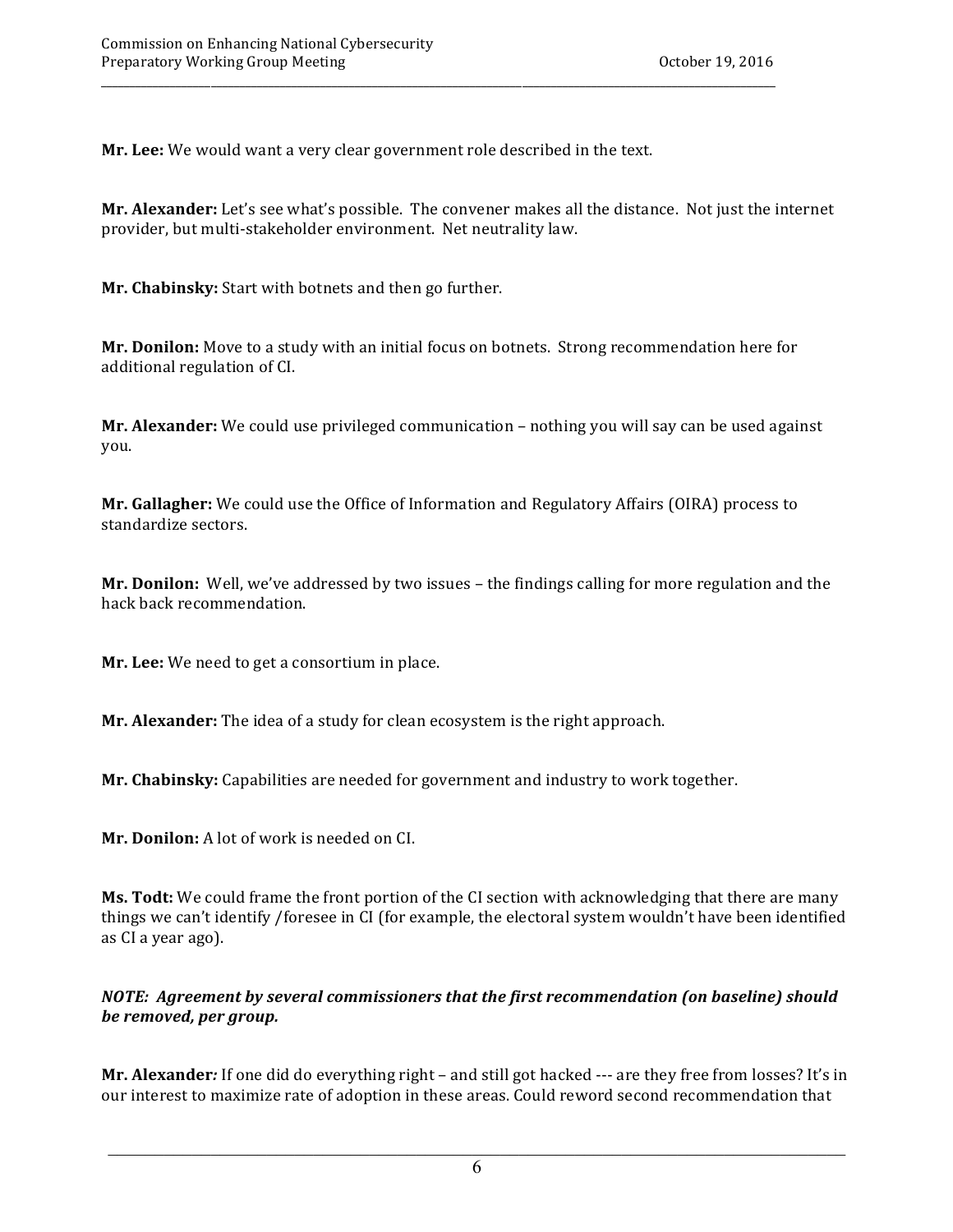those that adopt the Framework look at some form of liability protection. With the Framework, much of it is business judgement. It does not compel you to do things so what is the metric?

**Mr. Lin:** Suggest that if you follow - you get liability protection.

**Mr. Donilon:** Suggest removing the counterstrike capability. Not worded right.

 **Mr. Gallagher:** Recommendation 5 is not a big deal. Regulated companies – like energy – might need to get support from DHS because Enhanced Cybersecurity Services (ECS) is expensive and low uptake – allow a classified umbrella with funds for companies to get funds to get more uptake. Currently no funding for DHS to make that happen. Suggest we remove.

 **Mr. Chabinsky:** Will work with Mr. Barrett to discuss wireless infrastructure.

Mr. Lee: Wording issue and concern that recommendation 9 is taking on life of its own. Process to move forward is right. Botnet is trending down, ransomeware is trending up.

**Ms. Raleigh:** Fourth amendment would really get in the way.

**Mr. Chabinsky:** Bounty approach is an example– instead of forcing people to solve – ask for help.

 **Mr. Donilon:** With the timing of report after election, it needs words on state election systems.

**Ms. Murren:** Any way to have federal regulation over this? (Answer was no) Do we have steps to evaluate if cyber across democratic process (election systems) can be reviewed?

 **Mr. Donilon:** Do we need to do anything about the electric grid?

**Mr. Alexander:** The electric system is made up of analogue systems (gas, turbo, nuclear). The biggest problem is that sharing of information is harder. And, the risk is greater than people are aware. Every time we think you can't do something with regards to the electric grid, someone proves that's wrong and shows how it can be done. I think the Energy Information Sharing and Analysis Center (ISAC) is doing good work. We need to continue to encourage them.

## **IV. International – Presented by Kimberley Raleigh**

**Ms. Raleigh:** We need to do things we should be doing:

- Clean up co-opted infrastructure
- Facilitate transport access for evidence Mutual Legal Assistance Treaty (MLAT) issue
- Assure U.S. leadership in cybersecurity clarify application of international laws to cyber law
- Convene private sector and governments and push back against data localization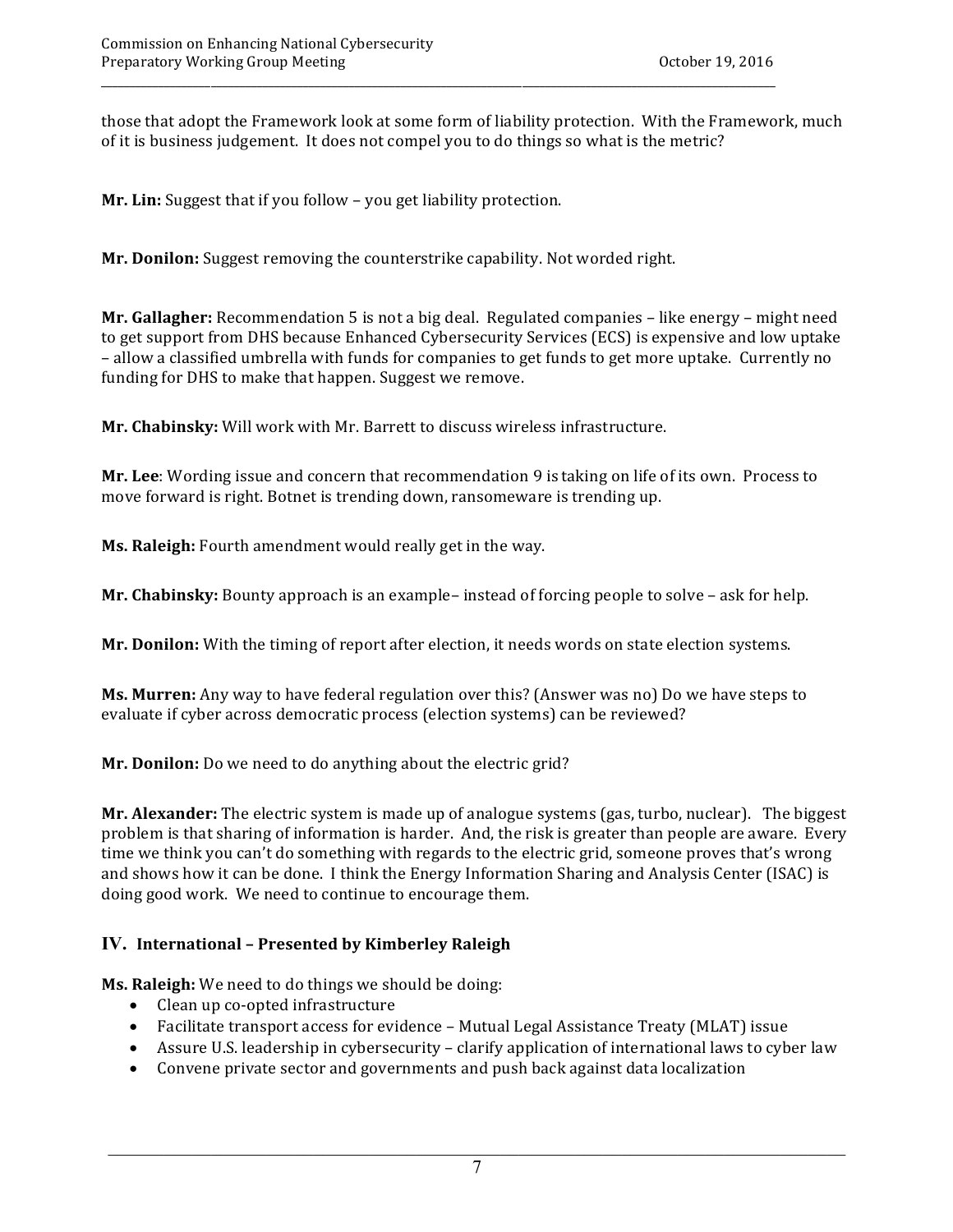**Mr. Banga:** Big issue for Master Card. Should comment that we need international norms for harmonizing standards. Balkanization issue is hurting global multinationals. Too much time and money spent on trying to harmonize differing cyber standards in each country.

**Ms. Raleigh:** A coordinated strategy for standards building is needed.

**Ms. Todt:** We've seen the Framework in Italy etc. - does it make sense to take a body that Mr. Banga suggests, and do what?

**Ms. Raleigh**: Make it a standards body so that you can use with suppliers, for example.

Mr. Gallagher: Smart Grid international was flooded, but Framework was surprising to be very local. In the last workshop, there was a good showing of international. We need to internationalize the Framework and host workshops. What's the hold back in adopting the Framework internationally?

 **Mr. Barrett:** There's no lack of support. It's a matter of getting around to everyone.

**Ms. Raleigh:** With regards to discussion of Recommendation 8, this would allow us to have a reciprocal process about US data stored overseas.

 **Mr. Lin:** Wondering if you could work on the legislation separate from the technical issues.

**Mr. Donilon:** This falls under "Ensuring US leadership in cyberspace…" There should be a recommendation to adopt the Framework at its core, establish peacetime norms, start with Allies use of the Framework, then increase with other countries, such as China.

 **Mr. Banga:** Uncomfortable with some of these recommendations' timeframes. They are too far out.

**Ms. Raleigh:** We're parsing our norms – have a few where bilateral success is made. Second sentence is geared toward due diligence type norm. Many wonder if that is an international law obligation. Suggest moving forward with a norm that is due diligence - but practical.

Mr. Donilon: We should note that the next President should propagate and implement the norms. We should be looking at how existing laws apply.

Mr. Lee: Wonder if in the framing front portion of this section there needs to be something about the norms (need to act to establish and set certain standards in place using common need for cyber internationally as a driver). We may be in situations that other nations are diverging (balkanization is occurring). We need to acknowledge that there are significant trust issues building between industry and government, and U.S. government and other governments.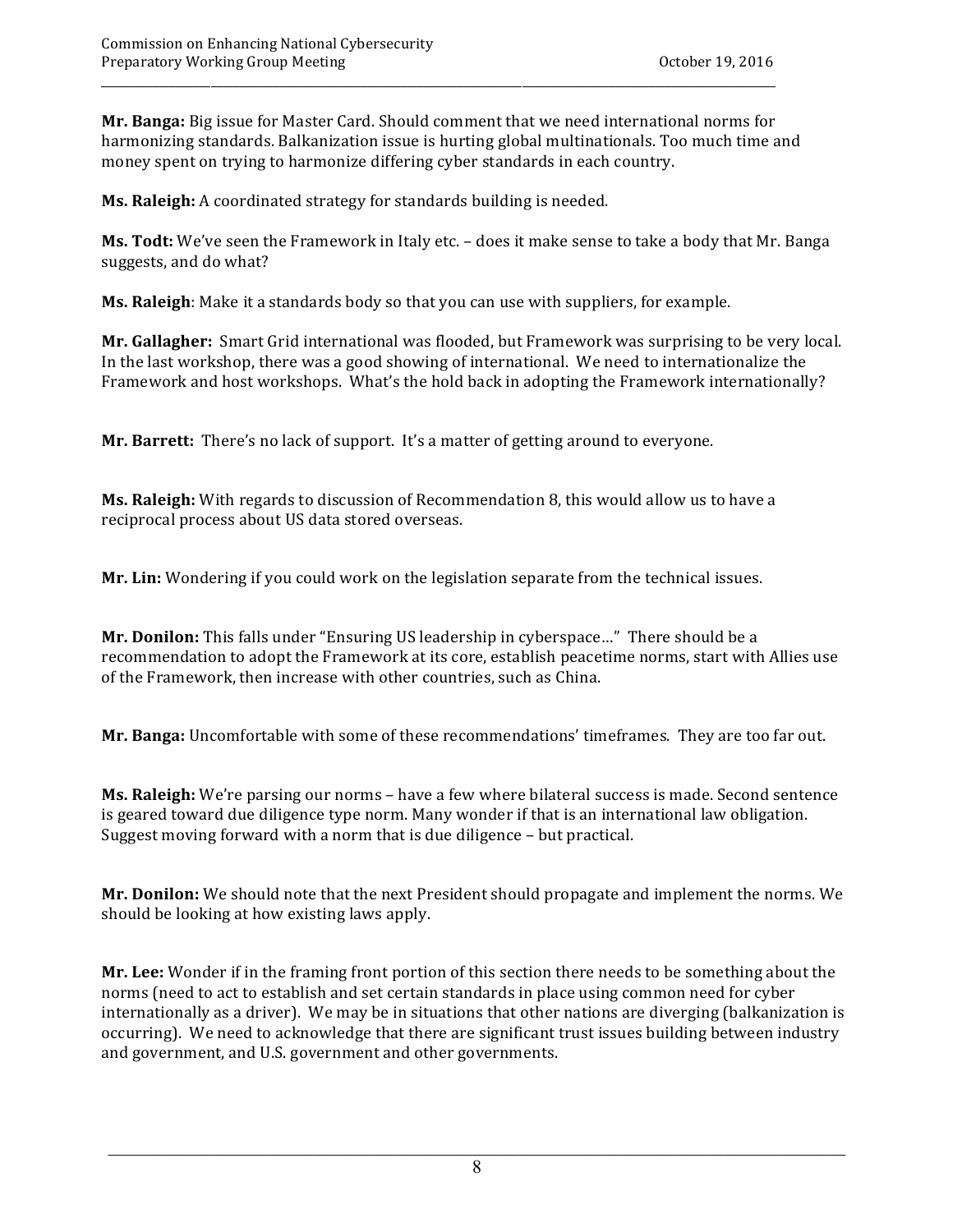**Mr. Lin:** The entire international section is cast in terms of maintaining U.S. leadership. A lot of the text sounds hegemonic. We need to be sensitive to other international readers who will be reviewing it. We need to focus on norms the way Tom was referring to. In light of Peter's thoughts, it made me think about it. Also, the trust gap between Silicon Valley and government is not acknowledged in the report, and should be.

\_\_\_\_\_\_\_\_\_\_\_\_\_\_\_\_\_\_\_\_\_\_\_\_\_\_\_\_\_\_\_\_\_\_\_\_\_\_\_\_\_\_\_\_\_\_\_\_\_\_\_\_\_\_\_\_\_\_\_\_\_\_\_\_\_\_\_\_\_\_\_\_\_\_\_\_\_\_\_\_\_\_\_\_\_\_\_\_\_\_\_\_\_\_\_\_\_\_\_\_\_\_\_\_\_\_\_\_\_\_\_\_\_\_\_\_\_

**Mr. Donilon:** We should have at least an acknowledgement that this is happening and that part of it is addressing these issues (decreasing lack of trust, hegemonic trust, etc.)

 **Mr. Lee:** Yes, we need some messaging about how the Administration wants to frame it.

**Mr. Donilon:** Well, I'm hegemonic. First, on the trust issue, the Executive branch is doing a bit on that. I just saw a DOD report that was given to Congress. Government does reserve the right to respond in kind or not in kind. All the elements of power are available, work multi-laterally and laterally to carry out cyber norms through economic, law enforcement, and military action.

**Mr. Chabinsky:** Deterrence of nation-states and criminals are different and we need to acknowledge that. May be worth talking about FBI's cyber legate program. How do you build up capacity to support FBI's legates? The U.S. private sector has a dominant role. How do we parse that out and how does US government support that? Private sector has often broken down the barriers. How do we think about that?

**Mr. Alexander:** We have to talk the talk. Clean pipes; look at it at the global space. Start with those countries who have already started on the botnet issues. We will need to read the report to see what will other states see and think when reading, and read it from an international perspective.

Ms. Raleigh: I'll reframe a lot of it, avoiding demonization of the internet. Deterrence can be included. There is a portion that we're not addressing regarding deterrence and the role of DoD.

## **V. Consumer Awareness – Presented by Kevin Stine**

**Mr. Stine:** Relevant areas - informing and empowering consumers, and protection. Acknowledge Tom's buckets from previous calls. During a previous discussion, the suggestion of government to purchase deployment of devices can be related to empowering consumers and developers.

**Ms. Murren:** I've been thinking that Consumer Awareness may be too narrowly defined. We need to talk about consumer rights, protections, and awareness and then reference the original Consumer Act by Kennedy. We can combine some ideas here. For the software companies, we many need to remention the liability conversation from the IoT discussion here. I don't know that we should call for a six-month campaign and let folks determine how long and not suggest six months. Social, behavior, and public health scientists need to be involved in determining the specifics.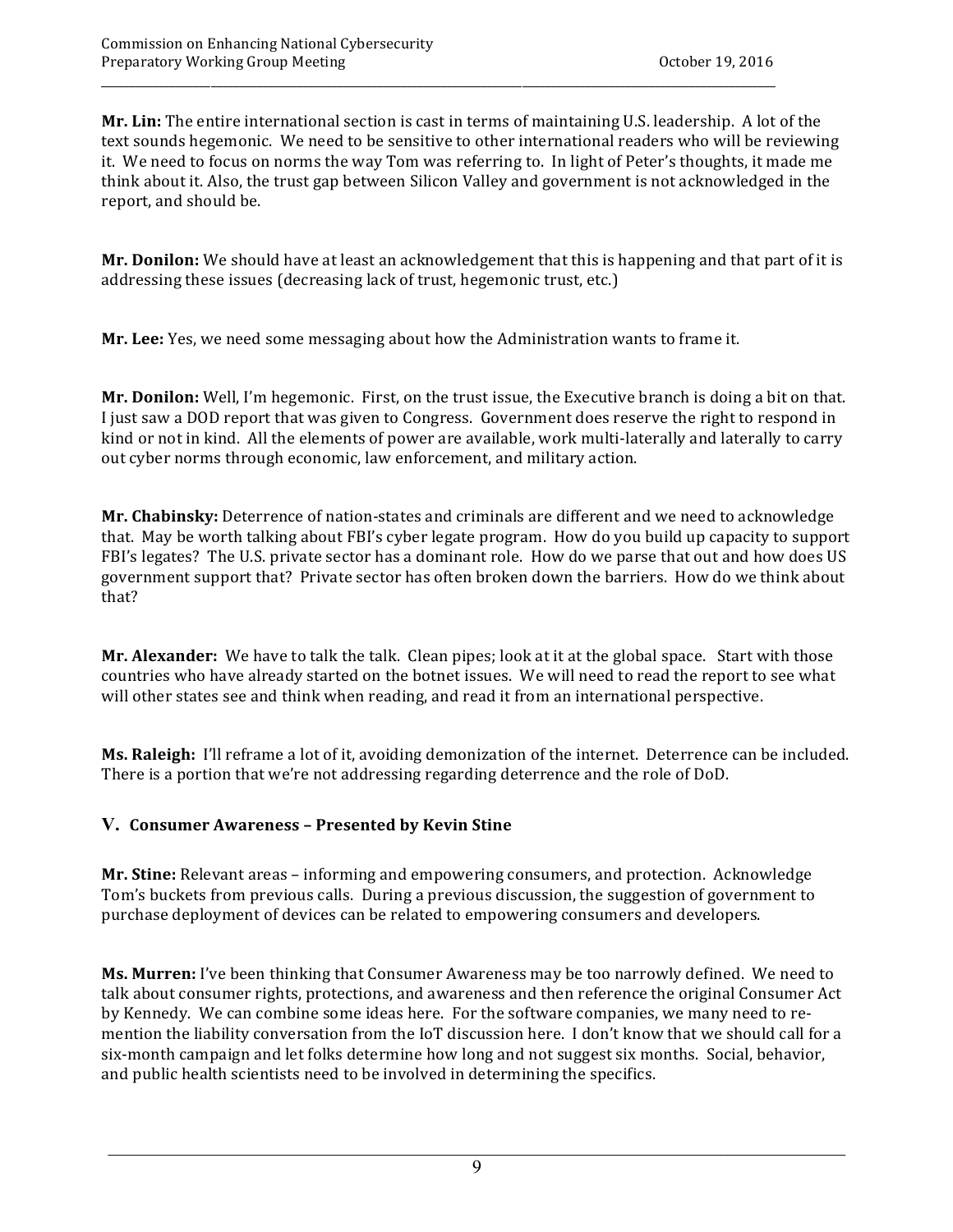**Ms. Anton** : Consumer should know their role and use best practices as much as they know to lock their door. Developers should help that. Research can help establish validated methods to ensure systems are usable while maintaining security (non-tech users need intuitive systems, those more savvy need inconspicuous security, policy makers need tradeoffs).

\_\_\_\_\_\_\_\_\_\_\_\_\_\_\_\_\_\_\_\_\_\_\_\_\_\_\_\_\_\_\_\_\_\_\_\_\_\_\_\_\_\_\_\_\_\_\_\_\_\_\_\_\_\_\_\_\_\_\_\_\_\_\_\_\_\_\_\_\_\_\_\_\_\_\_\_\_\_\_\_\_\_\_\_\_\_\_\_\_\_\_\_\_\_\_\_\_\_\_\_\_\_\_\_\_\_\_\_\_\_\_\_\_\_\_\_\_

**Mr. Gallagher:** Agree with Heather's point that it's bigger than consumer awareness.

 **Mr. Chabinsky:** The language needs to reflect that its part of the civic fabric of our society. How do we  trust the technology?

**Mr. Lee:** If people didn't trust our products, then we would have a major problem. Trust is everything.

**Mr. Gallagher:** How to develop trustability of this information/infrastructure? How can you live a full life without access to the internet?

**Ms. Murren:** People deserve to be educated on a topic that is important to them.

**Mr. Gallagher:** If no access, can you bank, access education and healthcare...

#### Idea of one page tear sheet was proposed on "this is why these things are important to you" – Mr.  *Lin liked this.*

 **Mr. Donilon:** We need to research a bit about the Bill of Rights, specifically about useable security and  privacy.

**Mr. Lee:** Usable security and privacy .... Any examples people can relate to?

**Ms. Murren:** Hospital trying to do two factor authentication and failed; put second factor in the garage  entrance key.

**Mr. Stine:** A few examples fall in identity management. A bill of right can also be the responsibility of the citizens – and what the awareness campaigns can drive towards as well. Can write basic needs to citizens. "Responsibilities of digital citizenship" - and a bill of rights a complimentary piece.

**Mr. Banga:** Too wide a definition of consumer can be confusing.

**Ms. Anton:** A tear sheet is better than a bill of rights.

### **VI. Identity Management – Presented by Kevin Stine**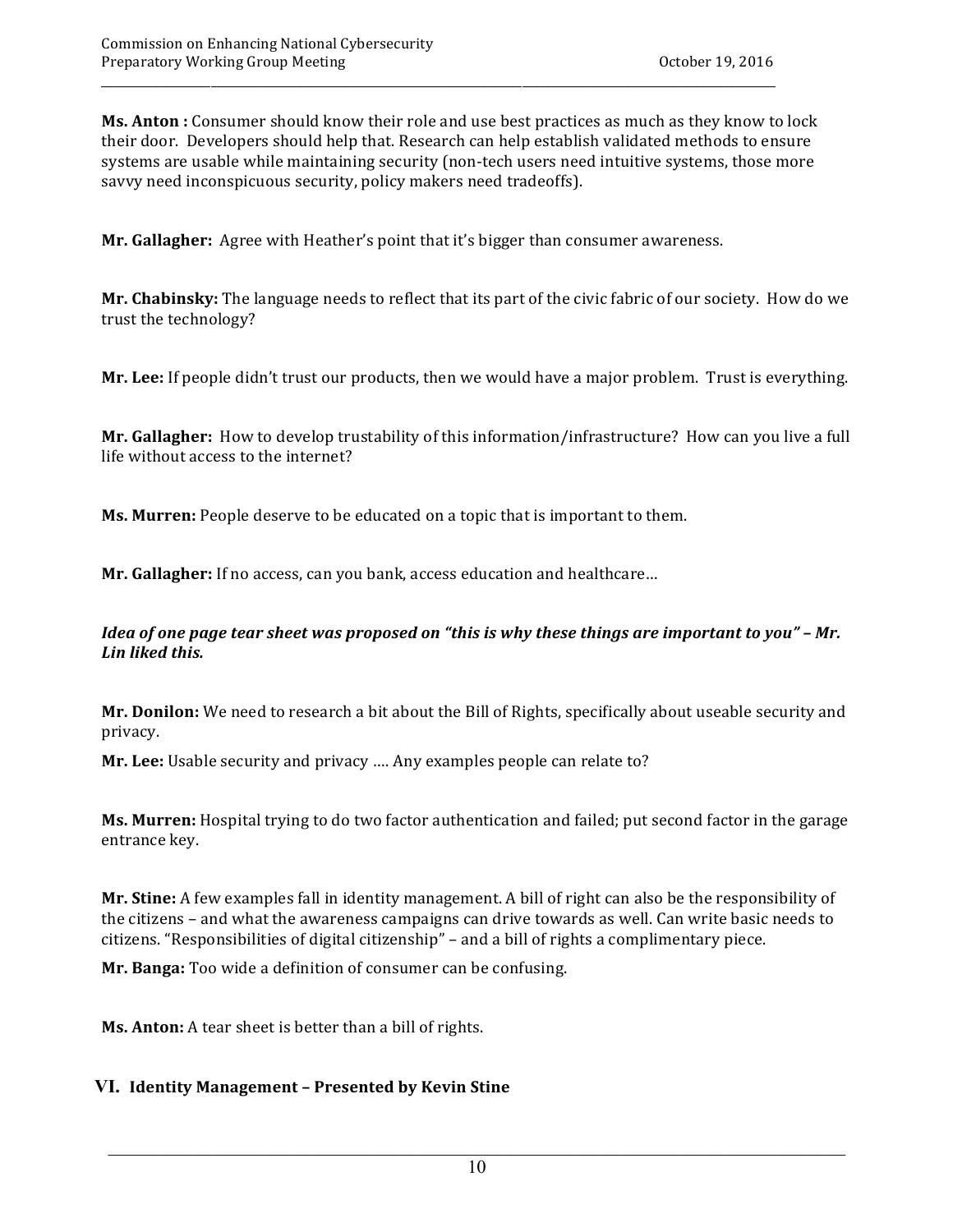**Mr. Stine:** The identity clearinghouse suggestion describes what is currently used by USG and private sector. Two things to call out are liability and looking toward shared responsibility model and how ecosystems have evolved. The second piece new since last time we saw is the suggestion of moving beyond the people identification, and bringing together body of experts from public and private, setting up identity management requirements.

\_\_\_\_\_\_\_\_\_\_\_\_\_\_\_\_\_\_\_\_\_\_\_\_\_\_\_\_\_\_\_\_\_\_\_\_\_\_\_\_\_\_\_\_\_\_\_\_\_\_\_\_\_\_\_\_\_\_\_\_\_\_\_\_\_\_\_\_\_\_\_\_\_\_\_\_\_\_\_\_\_\_\_\_\_\_\_\_\_\_\_\_\_\_\_\_\_\_\_\_\_\_\_\_\_\_\_\_\_\_\_\_\_\_\_\_\_

**Mr. Banga:** Not sure about the "hampered" language in front section; suggests a friction of the system that if removed, could enable these to be delivered most effectively. Hampered makes it sounds more bad rather than a roadblock or friction. Second comment has to do with limiting the liability of credit card industry. Liability shift – the highest security form used is where the liability goes away from. If you're a merchant and had chip, there's fraud in transaction it would be to issue of back. If merchant didn't have chip and card came, the merchant isn't invested. What does an identity clearinghouse (or trusted agents) include? What would this mean?

**Mr. Alexander:** Could we put in assessment of how to use identity, that doesn't have you going into a machine, but have an ID card? Will it be something we just ignore, or something the government has to take time to address, and take away overhead and concern?

 **Mr. Gallagher:** In terms of strategy, trusted identities, case in question – identity management always felt like thing of the future, but is there anything actual that really launches something significant, since we're still on passwords?

 **Mr. Stine:** We haven't been able to kill the password. There's a bit of the core NSTIC principles, usability etc., learned a lot through pilots, how do you learn through pilots, successes we've had, and taking things to the next level. The notion of clearinghouse gets to the federated model

**Mr. Gallagher:** It's not a voter registration issue. Doesn't leverage the power of today.

 **Mr. Gallagher:** These recommendations feel like we're building from scratch and not building. Is there anything actionable that launches things in the future? Anything to further amplify the National Strategy for Trusted Identities in Cyberspace (NSTIC) principles? How do we take what we've learned from many of the pilots and move to the next level? It feels like we're being cautious.

**Mr. Lee:** Acknowledging Steve's consistent push for moonshot - the goal to achieve within a reasonable timeframe one ID and one password for everything you want to do for every citizen from the vendor or government of your choosing. Recognize we need to stay away from a national ID. Define a clearinghouse idea. Establish your credentials with a vendor of your choice. Government  wouldn't be the only source of identity.

Mr. Chabinsky: Loves the idea. Part of the design element is being able to shut it down if it was impacted. People are able to look different because we have different passwords and such. There are privacy concerns and this would be voluntary. One sign-in and pulls and takes into your account information. There are trust barriers and the technology is holding us back.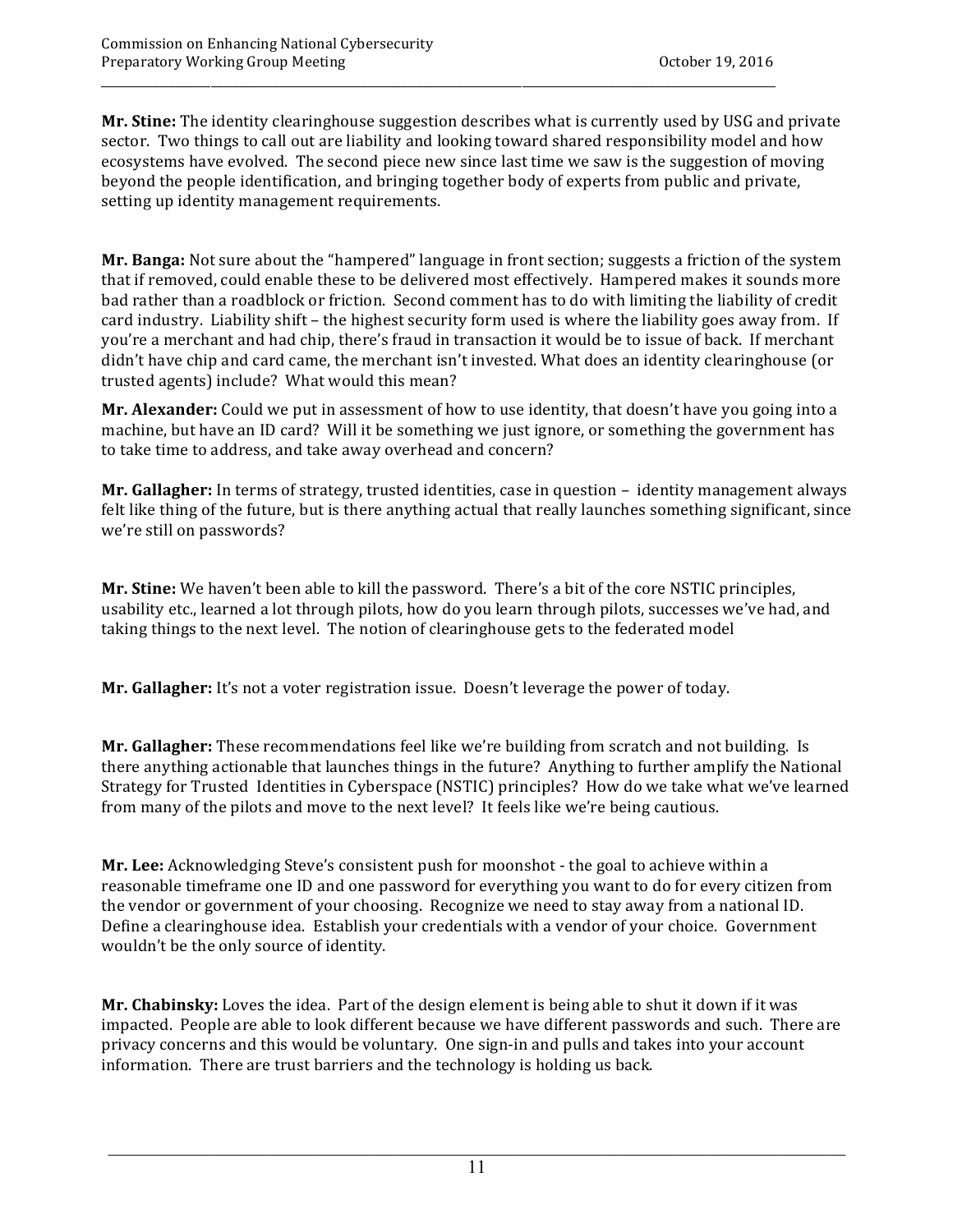**Ms. Todt:** We don't have the technology (single point of failure with where the technology is). And, where does that leave us?

**Mr. Lee:** Perhaps it's acknowledging a single point of failure. How it might be considered would be  different (provided examples of Microsoft and Amazon Cloud).

 **Ms. Todt:** Do we want to go with the moonshot idea and talk about where the technology needs to go? Essentially, inoculating a trust broker and validating IDs.

**Mr. Gallagher:** The problem with moonshot is it's anti-NSTIC; I like the idea of big push on this, and have to figure out where pressure point is. A trust broker is what's missing, someone everyone trusts, where everyone could establish relations with that person.

**Mr. Lee:** We shouldn't counter NSTIC, which is highly problematic. There should be a shared responsibility to take notice and care by every citizen. Grouping for a way to engage everyone and get  people to sit up and take notice.

 **Mr. Gallagher:** Some business models use a federated single password.

**Mr. Donilon:** Let's start with government.

 **Mr. Lee:** The internet started with the ecosystem (proprietary network of technologies) – each owner saw a value. It took government to set standards around IP. I don't buy that the ecosystem is better. We have an ecosystem with a nightmare of managing proprietary networks or challenges. Failure of  the business model not the technology model.

**Mr. Donilon:** Why not start the identity management section with the framing of killing the password and having a single identity. Some companies are reliant on technology for the Cloud. Acknowledge that there is very bad stuff that actors are trying to get.

**Mr. Lee:** Big data analytics today properly corrected email accounts. Over 10 million have been decreased. The scale that's achieved enables more money and data.

 **Mr. Banga:** Identify behavior and the scale to manage it. We're building trust, which becomes a priority.

**Mr. Alexander:** Clouds are more secure than a network because of volume.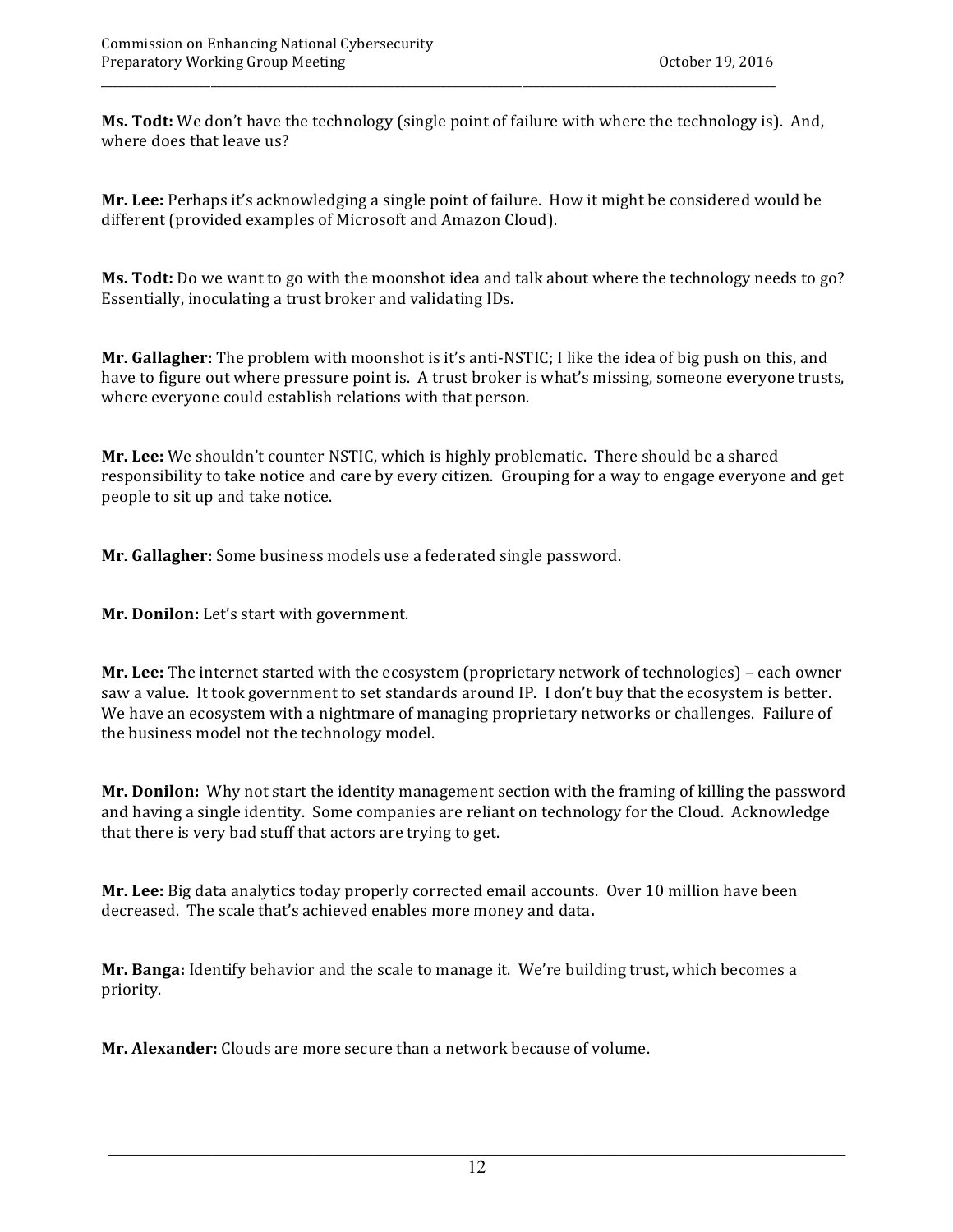Mr. Lee: Gave example about fingerprinting and injecting silicon. The cost it took to design the system with security in mind was significant.

 **Mr. Alexander:** Most small to medium sized businesses will push their stuff into their cloud. We can acknowledge we are creating an ecosystem to get to the goal. Play off of the efforts of NSTIC; nearterm is the ecosystem and long-term moonshot. Lay out the process to getting more ambitious.

 **Ms. Todt:** We can layout next steps (tactical) and then move to more strategic moon shot. When motivated by innovation and security, we have created the solutions, others have the solutions and we have to be able to wrap those concepts into what we're presenting.

Mr. Donilon: IBM testified with optimism about distributed ledger technology being the solution to identity management. There's a huge amount of basic technology to be done that should be called out and emphasized. Are we five years away from having the technology available?

 **Mr. Banga:** There's still time needed to get there. Blockchain is further away because it is still small, when you get into larger blockchain with regards to security. Blockchain and biometrics need to be in  this section in some way.

**Mr. Gallagher:** Does liability shielding make sense? An attribute given to trust broker, would allow them to recover costs. Higher assurance might occur. It would be against identity fraud. There's no  business model.

**Mr. Sullivan:** Is it too dangerous to walk into the number system?

**Mr. Lee:** My frustration with this section is that this Commission was created to deal with the identity management issues resulting from the Office of Personnel Management (OPM) hack Do we provide any suggestions to address this hack?

 **Mr. Gallagher:** Acknowledges that the commission's work is more broad than a particular incident.

 **Mr. Chabinsky:**  What about having disposable identities?

**Mr. Lin:** You would have to validate you are who you say you are. That would be moving back.

**Mr. Donilon:** If we could require a dual factor authentication, I would.

 **Mr. Gallagher:** The Real ID Law is the closest to what we have. And, that has not gone all that well.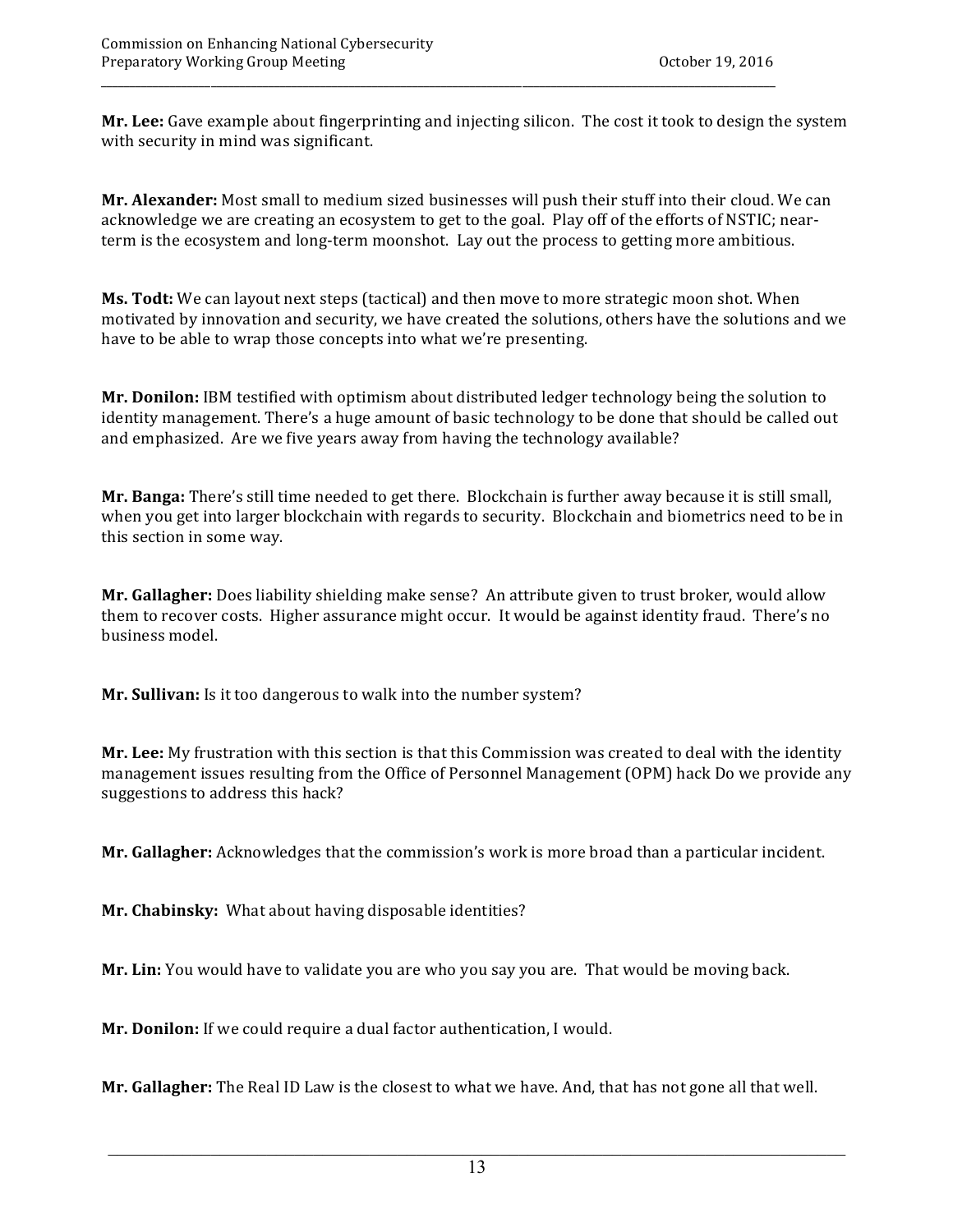**Mr. Donilon:** Let's explore the federated model, government relying on industry.

**Ms. Anton:** Let's bring the nation's brightest people together to develop a policy and technology solution. We can say "move from  $x$  to biometrics to  $x$  by  $x$ ."

**Mr. Chabinsky:** We could put this out as a grand challenge. We can say what the design features should address (e.g., privacy, security, etc.). We describe the desired outcome, how you get there is the challenge.

**Mr. Donilon:** Are we making the same mistakes?

 **Mr. Lee:** Target was a vendor problem. OPM was an everything problem.

 **Mr. Alexander:** We don't allow companies to pass information back and forth to help them. Consider companies sharing exploit data. There's no way. We need a cloud market for small and medium sized businesses. Roadmap needs to include a way forward and the items that we'll still need to address.

**Ms. Todt:** We could add to the R&D section to address increasing of funding for identity management.

**Mr. Banga:** We have put money into the blockchain. The legal environment around the blockchain ledger is a way to transition. We should include in the R&D section.

## **VII. Insurance – Presented by Jon Boyens**

**Mr. Boyens:** There are many myths and misunderstandings about the cyber-insurance market. Understanding what is true in the sector will help clarify what action should be taken. The insurance space is growing. How can we support it? The insurers are having a hard time quantifying the risks. The data is out there in the organizations and though it's not shared, they could do a risk assessment.

**Mr. Chabinsky:** Some policies require reporting to a law enforcement agency (LEA). If you're a victim of crime, you have to report to LEA, which might help aggregate data.

Mr. Boyens: Reporting to LEAs is stymied. Companies often refuse to share until an investigation is complete.

 **Mr. Chabinsky:** Industry could require the information of incidents to share with one entity, then have the data get back out for sharing purposes to the insurers. On the intake, the data could be captured in a consistent way. Could allow the insurance industry to use it and force government to do something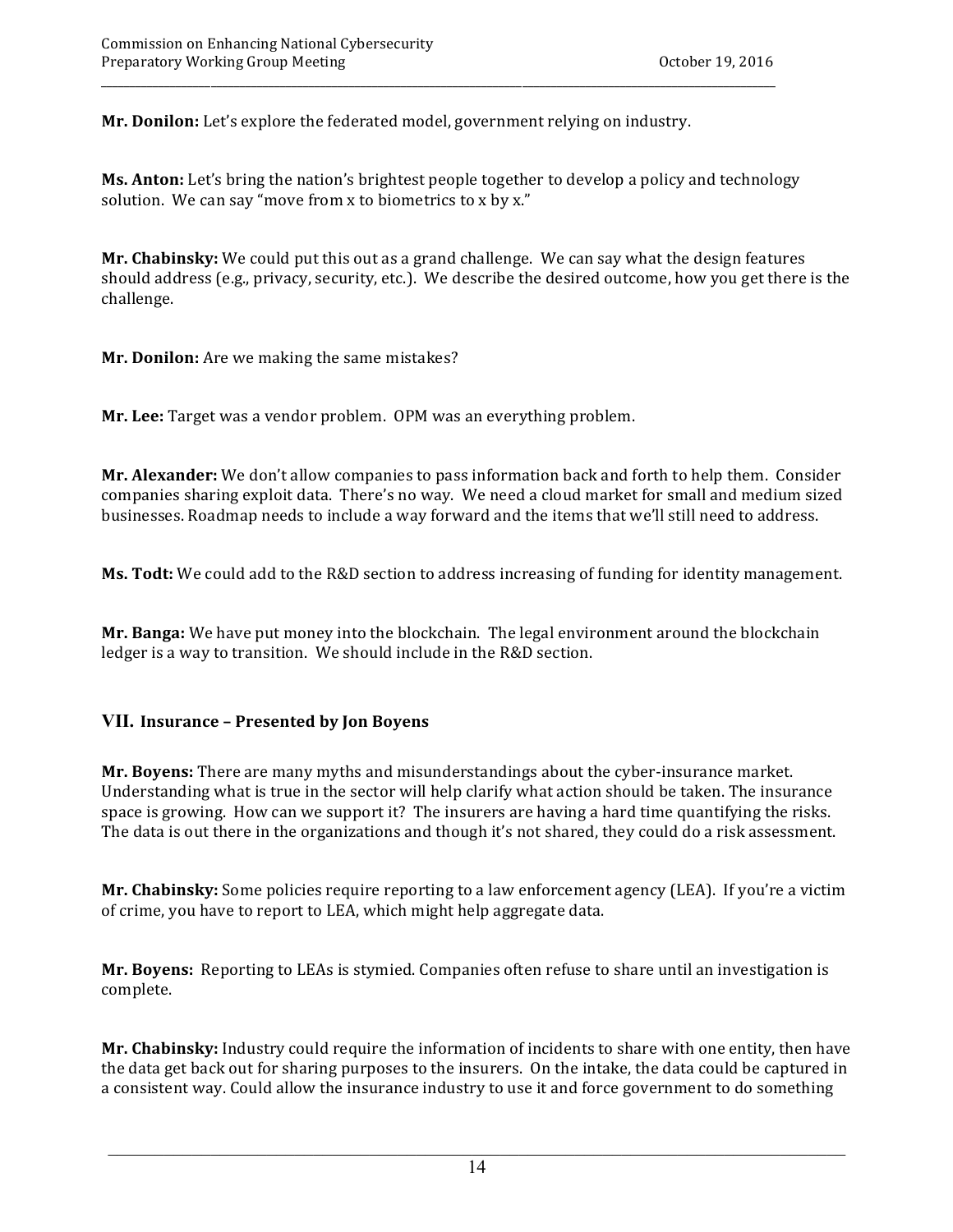with it. Not saying we should require this be put into policy, but does this jive with data and how we use it?

 **Mr. Boyens:** Yes, we can work together on it.

 **Mr. Donilon:** Suggest recommendation be written up to have insurers require incidents being reported to an LEA.

 **Mr. Lin:** Self-insurance is not a market. Often a complaint from CISOs is there's a lot of internal data in companies they can use to make decisions more effectively…the idea they can't isn't that they can't, they just don't know that they can. Wondering whether there's view of that under self insurance category, such as guys who want self-insurance in this business, and are there ways of making rational cost effective decisions of where to spend next dollar in cyber.

 **Mr. Donilon:** NIST Framework does not cite insurance?

 **Mr. Scholl:** No.

 **Mr. Barrett:** Insurers did endorse the framework.

 **Mr. Gallagher:** the insurance companies were involved in the framework process from very beginning.

Mr. Scholl: Insurance, privacy, supply stream were involved - looked to downstream, and some things were included in roadmap at end; this is long way to say no.

Framework would help get a better idea of how organizations were managing. In the midsection, a lot of input we received in recommendations for cyber insurance have largely come from brokers and insurers. A lot of recommendations are to grow the market. I could go into the SAFETY Act and the thought process on that, and back to myth that market isn't growing fast enough. A lot of state regulators talk to insurers and caution against growing too fast, since they're not sure of risk they're **Mr. Boyens**: We also didn't have a way of showing the effectiveness of mitigation practices; the undertaking.

### **VIII. Next Steps:**

The Commission staff will consider the following proposed actions:

- (1) Revise input on topics based on commission feedback received today and,
- (2) Consider organizing recommendations into the "buckets" outlined in Pat's email (which also align with the goals outlined in the Executive Order). These "buckets" are:
- 1. Protecting and defending our current internet (EO Goal: Bolstering partnerships between Federal, SLTT, and the private sector);